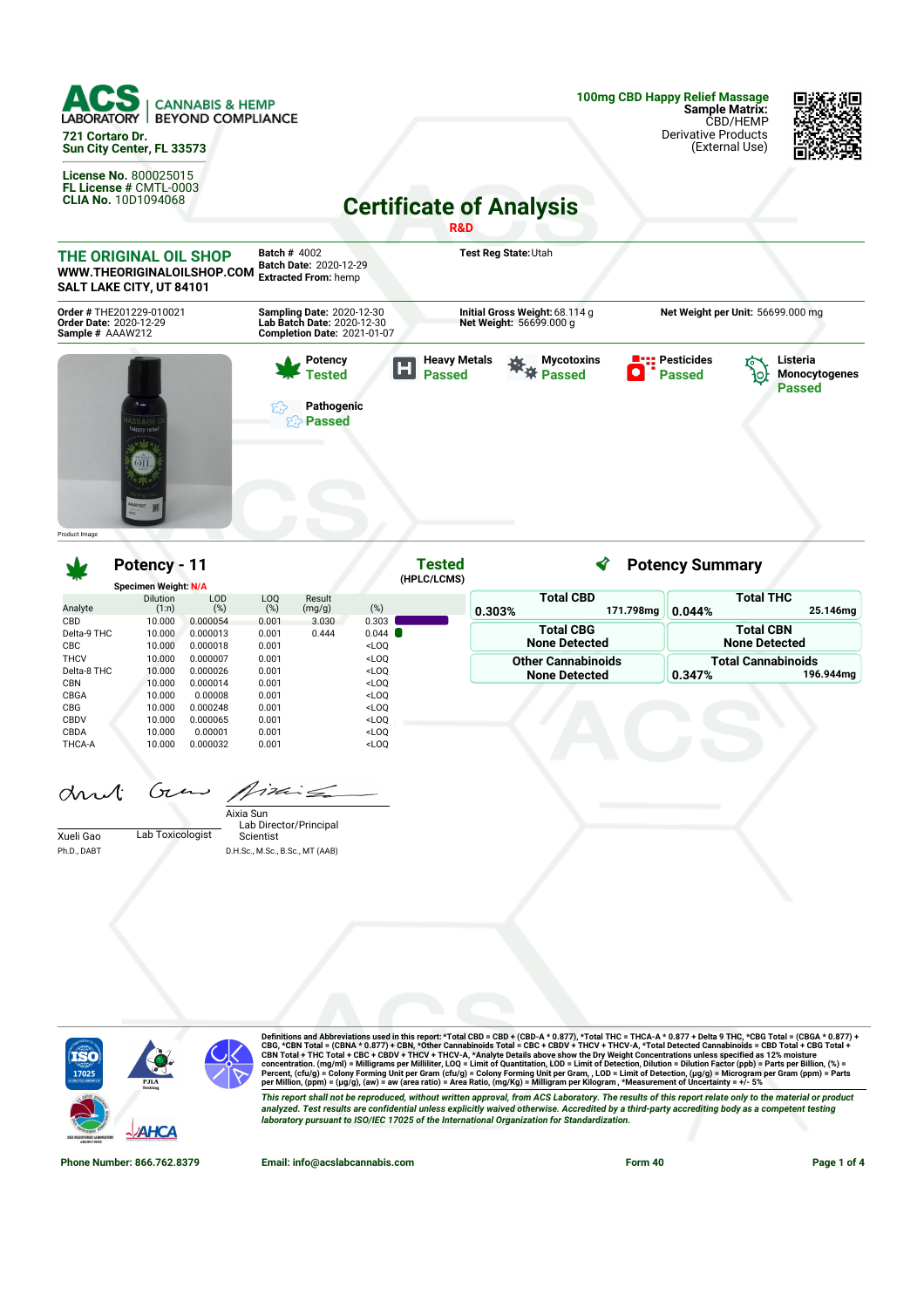

**721 Cortaro Dr. Sun City Center, FL 33573**

**License No.** 800025015 **FL License #** CMTL-0003 **CLIA No.** 10D1094068



## **Certificate of Analysis**

|                                              |                                                                                 |                                    |                                                                                               |                   | R&D                                                       |                       |                              |                                   |                           |
|----------------------------------------------|---------------------------------------------------------------------------------|------------------------------------|-----------------------------------------------------------------------------------------------|-------------------|-----------------------------------------------------------|-----------------------|------------------------------|-----------------------------------|---------------------------|
|                                              | THE ORIGINAL OIL SHOP<br>WWW.THEORIGINALOILSHOP.COM<br>SALT LAKE CITY, UT 84101 |                                    | <b>Batch # 4002</b><br>Batch Date: 2020-12-29<br><b>Extracted From: hemp</b>                  |                   | Test Reg State: Utah                                      |                       |                              |                                   |                           |
| Sample # AAAW212                             | Order # THE201229-010021<br>Order Date: 2020-12-29                              |                                    | Sampling Date: 2020-12-30<br>Lab Batch Date: 2020-12-30<br><b>Completion Date: 2021-01-07</b> |                   | Initial Gross Weight: 68.114 g<br>Net Weight: 56699.000 g |                       |                              | Net Weight per Unit: 56699.000 mg |                           |
| $\mathbf H$                                  | <b>Heavy Metals (For UT Clients ONLY)</b><br><b>Specimen Weight: N/A</b>        |                                    |                                                                                               |                   |                                                           |                       |                              |                                   | <b>Passed</b><br>(ICP-MS) |
| Analyte                                      |                                                                                 | LOQ<br>(ppb)                       | <b>Action Level</b><br>(ppb)                                                                  | Result<br>(ppb)   | Analyte                                                   | LOQ<br>(ppb)          | <b>Action Level</b><br>(ppb) | Result<br>(ppb)                   |                           |
| Arsenic (As)<br>Lead (Pb)                    | <b>Total Contaminant Load (TCL)</b>                                             | 100<br>100<br><b>None Detected</b> | 2000<br>1200                                                                                  | LOO<br>$<$ LOQ    | Cadmium (Cd)<br>Mercury (Hg)                              | 100<br>100            | 820<br>400                   | $<$ LOQ<br>$<$ LOQ                |                           |
|                                              | <b>Mycotoxin - Utah</b><br>Specimen Weight: 186.070 mg                          |                                    |                                                                                               |                   |                                                           |                       |                              |                                   | <b>Passed</b><br>(LCMS)   |
| <b>Dilution Factor: 8.062</b>                |                                                                                 |                                    |                                                                                               |                   |                                                           |                       |                              |                                   |                           |
| Analyte                                      |                                                                                 | LOQ<br>(ppb)                       | <b>Action Level</b><br>(ppb)                                                                  | Result<br>(ppb)   | Analyte                                                   | LOQ<br>(ppb)          | <b>Action Level</b><br>(ppb) | Result<br>(ppb)                   |                           |
| Aflatoxin B1<br>Aflatoxin G1<br>Ochratoxin A |                                                                                 | 6<br>6<br>12                       | 20<br>$20\,$<br>$20\,$                                                                        | LOO<br>LOO<br>LOO | Aflatoxin B2<br>Aflatoxin G2                              | 6<br>$\boldsymbol{6}$ | 20<br>20                     | $<$ LOQ<br>LOO                    |                           |
| drut                                         | Gun                                                                             | Aixia Sun                          | $24\epsilon$ $\leq$<br>Lab Director/Principal                                                 |                   |                                                           |                       |                              |                                   |                           |
| Xueli Gao<br>Ph.D., DABT                     | Lab Toxicologist                                                                | Scientist                          | D.H.Sc., M.Sc., B.Sc., MT (AAB)                                                               |                   |                                                           |                       |                              |                                   |                           |
|                                              |                                                                                 |                                    |                                                                                               |                   |                                                           |                       |                              |                                   |                           |
|                                              |                                                                                 |                                    |                                                                                               |                   |                                                           |                       |                              |                                   |                           |
|                                              |                                                                                 |                                    |                                                                                               |                   |                                                           |                       |                              |                                   |                           |
|                                              |                                                                                 |                                    |                                                                                               |                   |                                                           |                       |                              |                                   |                           |
|                                              |                                                                                 |                                    |                                                                                               |                   |                                                           |                       |                              |                                   |                           |



Definitions and Abbreviations used in this report: \*Total CBD = CBD + (CBD-A \* 0.877), \*Total THC = THCA-A \* 0.877 + Delta 9 THC, \*CBG Total = (CBGA \* 0.877) +<br>CBG, \*CBN Total = (CBNA \* 0.877) + CBN, \*Other Cannabinois To This report shall not be reproduced, without written approval, from ACS Laboratory. The results of this report relate only to the material or product<br>analyzed. Test results are confidential unless explicitly waived otherwi

**Phone Number: 866.762.8379 Email: info@acslabcannabis.com Form 40 Page 2 of 4**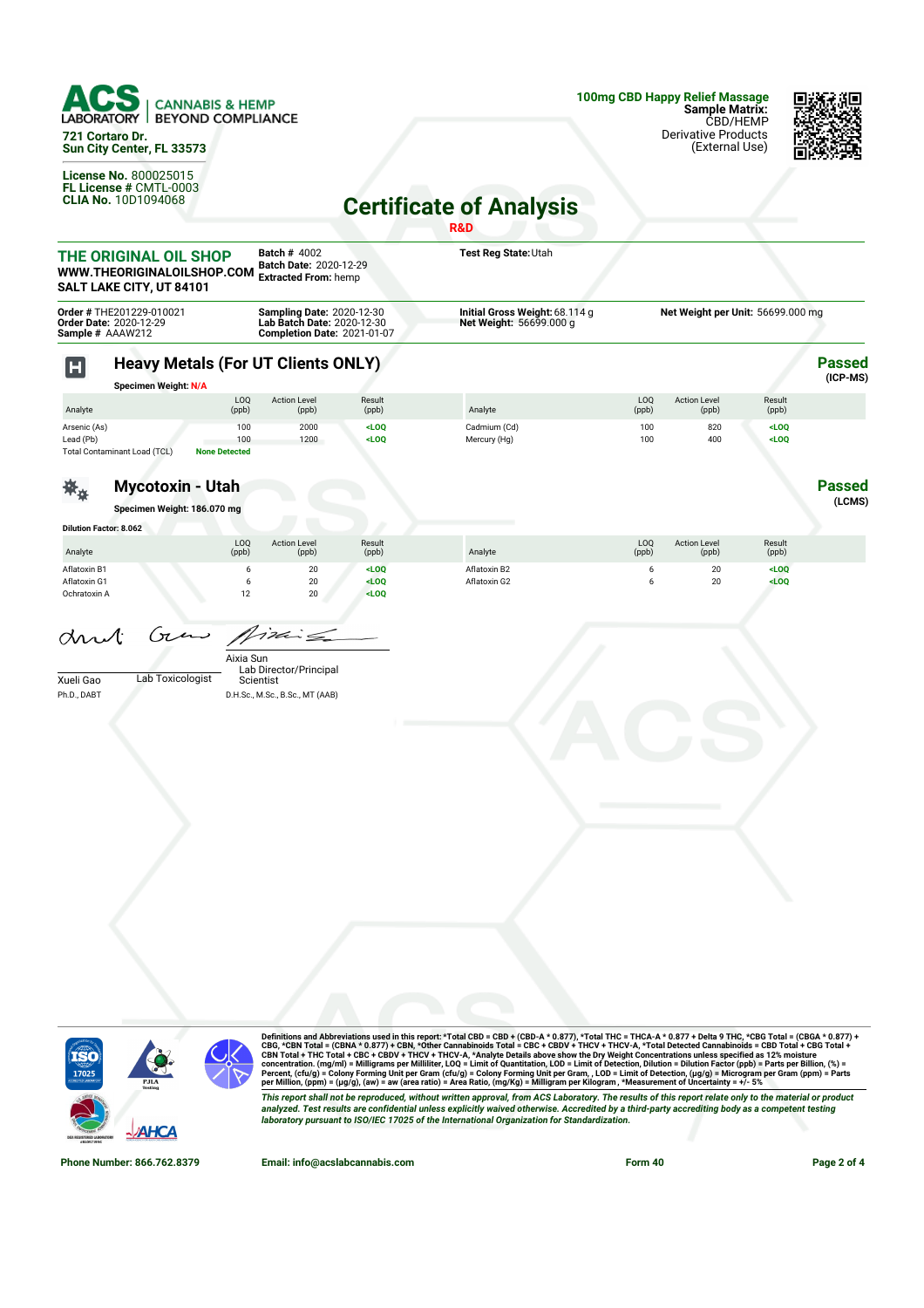

**721 Cortaro Dr. Sun City Center, FL 33573**

**License No.** 800025015 **FL License #** CMTL-0003 **CLIA No.** 10D1094068 **100mg CBD Happy Relief Massage Sample Matrix:** CBD/HEMP Derivative Products

(External Use)



## **Certificate of Analysis**

|                                                                                 |                                                              |                                                                                                      |                 | R&D                                                       |                         |                                   |                 |                              |  |
|---------------------------------------------------------------------------------|--------------------------------------------------------------|------------------------------------------------------------------------------------------------------|-----------------|-----------------------------------------------------------|-------------------------|-----------------------------------|-----------------|------------------------------|--|
| THE ORIGINAL OIL SHOP<br>WWW.THEORIGINALOILSHOP.COM<br>SALT LAKE CITY, UT 84101 |                                                              | <b>Batch # 4002</b><br>Batch Date: 2020-12-29<br><b>Extracted From: hemp</b>                         |                 | Test Reg State: Utah                                      |                         |                                   |                 |                              |  |
| Order # THE201229-010021<br><b>Order Date: 2020-12-29</b><br>Sample # AAAW212   |                                                              | <b>Sampling Date: 2020-12-30</b><br>Lab Batch Date: 2020-12-30<br><b>Completion Date: 2021-01-07</b> |                 | Initial Gross Weight: 68.114 g<br>Net Weight: 56699.000 g |                         | Net Weight per Unit: 56699.000 mg |                 |                              |  |
| ö۳                                                                              | <b>Pesticides (UT Levels)</b><br>Specimen Weight: 186.070 mg |                                                                                                      |                 |                                                           |                         |                                   |                 | <b>Passed</b><br>(LCMS/GCMS) |  |
| <b>Dilution Factor: 8.062</b>                                                   |                                                              |                                                                                                      |                 |                                                           |                         |                                   |                 |                              |  |
| Analyte                                                                         | L <sub>00</sub><br>(ppb)                                     | <b>Action Level</b><br>(ppb)                                                                         | Result<br>(ppb) | Analyte                                                   | L <sub>0</sub><br>(ppb) | <b>Action Level</b><br>(ppb)      | Result<br>(ppb) |                              |  |
| Abamectin                                                                       | 28.23                                                        | 500                                                                                                  | $<$ LOQ         | Acephate                                                  | 30                      | 400                               | $<$ LOQ         |                              |  |
| Acequinocyl                                                                     | 48                                                           | 2000                                                                                                 | $<$ LOO         | Acetamiprid                                               | 30                      | 200                               | $<$ LOO         |                              |  |
| Aldicarb                                                                        | 30                                                           | 400                                                                                                  | $<$ LOQ         | Azoxystrobin                                              | 10                      | 200                               | LOO             |                              |  |
| Bifenazate                                                                      | 30                                                           | 200                                                                                                  | $<$ LOO         | Bifenthrin                                                | 30                      | 200                               | $<$ LOQ         |                              |  |
| Boscalid                                                                        | 30                                                           | 400                                                                                                  | $<$ LOQ         | Carbaryl                                                  | 10                      | 200                               | $<$ LOQ         |                              |  |
| Carbofuran                                                                      | 30                                                           | 200                                                                                                  | $<$ LOQ         | Chlorantraniliprole                                       | 30                      | 200                               | $<$ LOQ         |                              |  |
| Chlorfenapyr                                                                    | 48                                                           | 1000                                                                                                 | $<$ LOQ         | Chlorpyrifos                                              | 30                      | 200                               | $<$ LOO         |                              |  |
| Clofentezine                                                                    | 30                                                           | 200                                                                                                  | $<$ LOQ         | Cyfluthrin                                                | 30                      | 1000                              | $<$ LOQ         |                              |  |
| Cypermethrin                                                                    | 30                                                           | 1000                                                                                                 | $<$ LOO         | Daminozide                                                | 30                      | 1000                              | $<$ LOO         |                              |  |
| Diazinon                                                                        | 30                                                           | 200                                                                                                  | LOO             | <b>Dichlorvos</b>                                         | 30                      | 100                               | $<$ LOQ         |                              |  |
| Dimethoate                                                                      | 30                                                           | 200                                                                                                  | $<$ LOQ         | Ethoprophos                                               | 30                      | 200                               | $<$ LOQ         |                              |  |
| Etofenprox                                                                      | 30                                                           | 400                                                                                                  | $<$ LOQ         | Etoxazole                                                 | 30                      | 200                               | $<$ LOQ         |                              |  |
| Fenoxycarb                                                                      | 30                                                           | 200                                                                                                  | $<$ LOO         | Fenpyroximate                                             | 30                      | 400                               | $<$ LOO         |                              |  |
| Fipronil                                                                        | 30                                                           | 400                                                                                                  | $<$ LOQ         | Flonicamid                                                | 30                      | 1000                              | $<$ LOQ         |                              |  |
| Fludioxonil                                                                     | 30                                                           | 400                                                                                                  | $<$ LOO         | Hexythiazox                                               | 30                      | 1000                              | $<$ LOO         |                              |  |
| Imazalil                                                                        | 30                                                           | 200                                                                                                  | $<$ LOO         | Imidacloprid                                              | 30                      | 400                               | $<$ LOO         |                              |  |

Kresoxim Methyl 30 400 **<LOQ** Metalaxyl 10 200 **<LOQ** Methiocarb 30 200 **<LOQ** Methomyl 30 400 **<LOQ** MGK-264 48 200 **<LOQ** Myclobutanil 30 200 **<LOQ** Naled 30 500 **<LOQ** Oxamyl 30 1000 **<LOQ** Paclobutrazol 30 400 **<LOQ** Phosmet 30 200 **<LOQ** Piperonylbutoxide 30 2000 **<LOQ** Prallethrin 30 200 **<LOQ** Propiconazole 30 400 **<LOQ** Propoxur 30 200 **<LOQ** Pyrethrins 30 1000 **<LOQ** Pyridaben 30 200 **<LOQ** Spinosad 30 200 **<LOQ** Spiromesifen 30 200 **<LOQ** Spirotetramat 30 200 **<LOQ** Spiroxamine 30 400 **<LOQ** Tebuconazole 30 400 **<LOQ** Thiacloprid 30 200 **<LOQ** Thiamethoxam 30 200 **<LOQ** Trifloxystrobin 30 200 **<LOQ**

Ġτ drut

Total Contaminant Load (TCL) **None Detected**

17de  $\epsilon$ 

Xueli Gao Lab Toxicologist Ph.D., DABT

Lab Director/Principal Scientist Aixia Sun D.H.Sc., M.Sc., B.Sc., MT (AAB)



Definitions and Abbreviations used in this report: \*Total CBD = CBD + (CBD-A \* 0.877), \*Total THC = THCA-A \* 0.877 + Delta 9 THC, \*CBG Total = (CBGA \* 0.877) +<br>CBG, \*CBN Total = (CBNA \* 0.877) + CBN, \*Other Cannabinois To This report shall not be reproduced, without written approval, from ACS Laboratory. The results of this report relate only to the material or product<br>analyzed. Test results are confidential unless explicitly waived otherwi *laboratory pursuant to ISO/IEC 17025 of the International Organization for Standardization.*

**Phone Number: 866.762.8379 Email: info@acslabcannabis.com Form 40 Page 3 of 4**